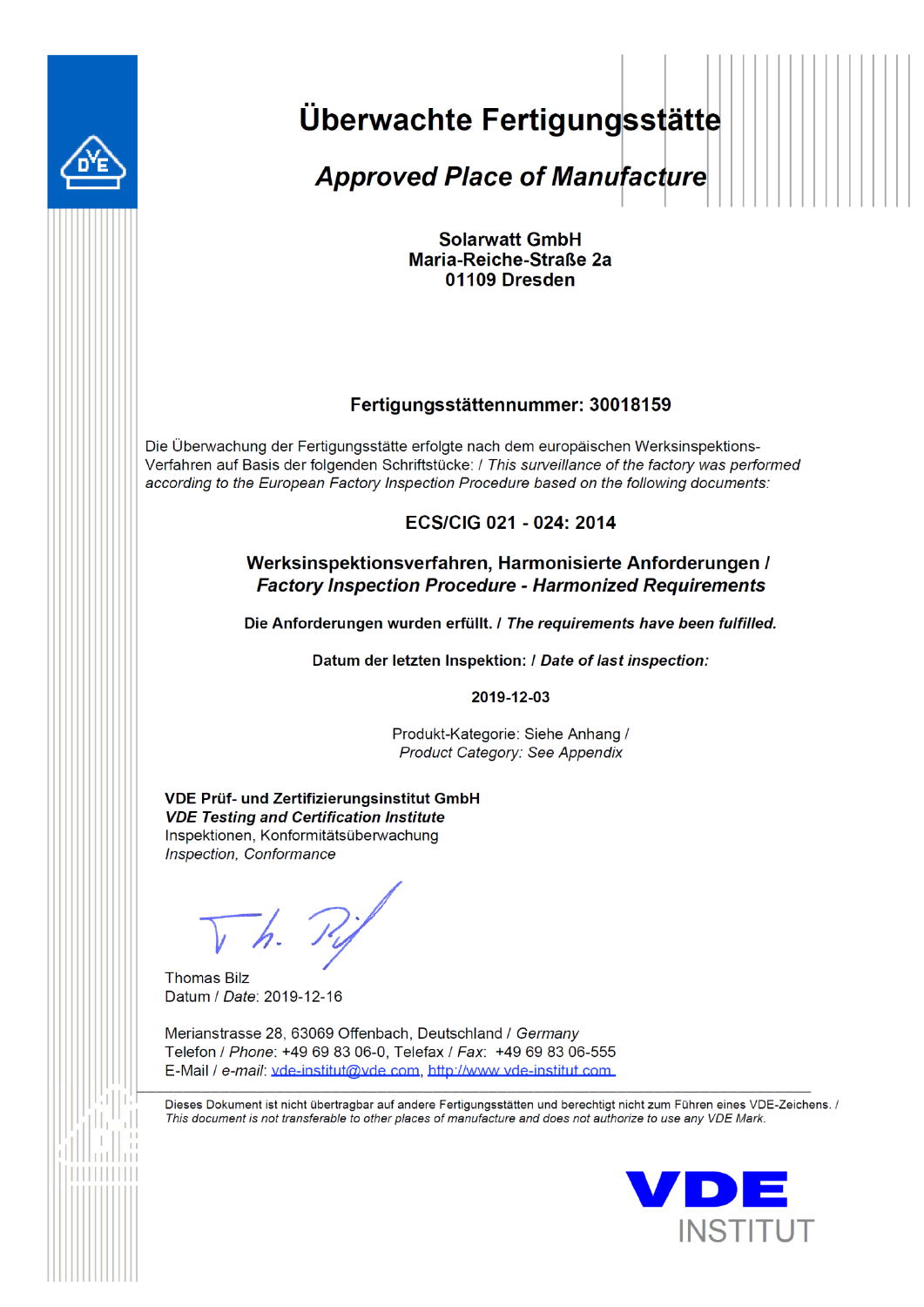## **VDE Prüf- und Zertifizierungsinstitut GmbH VDE Testing and Certification Institute**

Anhang zum Fertigungsstättenzertifikat: *Appendix to Factory Inspection Certificate:* **30018159**

Name und Sitz der Fertigungsstätte / *Name and registered seat of the place of manufacture* Solarwatt GmbH, Maria-Reiche-Straße 2a, 01109 Dresden, Deutschland

Datum / *Date Seite / Page*  2019-12-16

Dieses Blatt gilt nur in Verbindung mit Blatt 1 des Zertifikats für die überwachte Fertigungsstätte./ *This supplement is only valid in conjunction with page 1 of the certificate for the surveilled place of manufacture.*

> **Datum der letzten Inspektion /** *Date of last inspection:* **2019-12-03**

**Produkt-Kategorie:** *Product Category:*

Terrestrische Photovoltaik-Module mit Silizium-Solarzellen

*Crystalline silicone terrestrial photovoltaic modules*

#### **Kunde / Client: Solarwatt GmbH**

**Typ(en)** */ type(s)*

**Vision 36M glass Vision 60M Vision 60M style Vision 60M black Vision 60M high power Vision 60M build Vision 60P Vision 60P style EasyIn 60M EasyIn 60M style EasyIn 60M black EasyIn 60P EasyIn 60P style Vision 60M laminate Vision 60P laminate Vision 60M black laminate Black 60M Black 60M style Blue 60P Blue 60P style**

Weitere Informationen siehe Anhang Seite 2 und 3 / *further information see Appendix page 2 and 3.*



VDE Prüf- und Zertifizierungsinstitut GmbH \* Testing and Certification Institute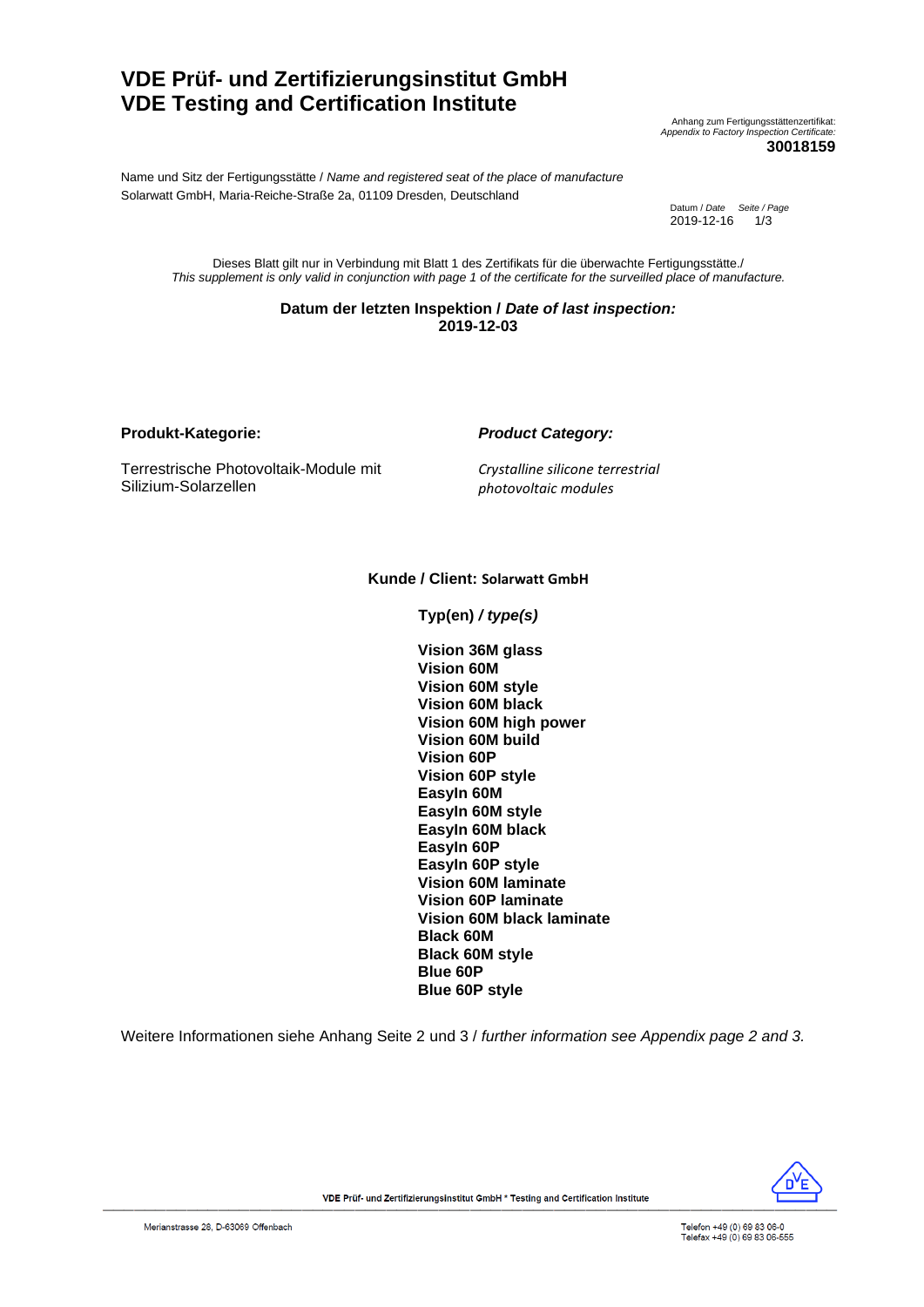# **VDE Prüf- und Zertifizierungsinstitut GmbH VDE Testing and Certification Institute**

**30018159** Date Page<br>2019-12-16 2/3 2019-12-16 **VDE ID. No. License Holder Name Address** 5008213 Solarwatt GmbH Maria-Reiche-Straße 2a, 01109 Dresden **Product** Crystalline silicone terrestrial PV-Modules **License No. Standard(s)** 40049254 IEC 61215-1:2016, IEC 61215-1-1:2016, IEC 61215-2:2016 IEC 61730-1:2016, IEC 61720-2:2016 **Type(s)** Vision 36M glass Vision 60M Vision 60M style Vision 60M black Vision 60M high power Vision 60M build Vision 60P Vision 60P style EasyIn 60M **EasyIn 60M** style EasyIn 60M black EasyIn 60P EasyIn 60P style Vision 60M laminate Vision 60P laminate Vision 60M black laminate Black 60M Black 60M style Blue 60P Blue 60P style **VDE Factory ID. No. Name Address 30018159** Solarwatt GmbH Maria-Reiche-Straße 2a, 01109 Dresden **Factory Identification Code / Serial number** Each module bears an individual serial number, containing: Digit 1) Place of manufacture (1 = SOLARWATT GmbH) Digit 2) Year of manufacture (letter A - Z)  $A = 2007$ ,  $B = 2008$ ,  $C = 2009$ ,  $D = 2010$ ,  $E = 2011$ ,  $F = 2012$ ,  $G = 2013$  $H = 2014$ ,  $I = 2015$ ,  $J = 2016$ ,  $K = 2017$ ,  $L = 2018$ ,  $M = 2019$ ,  $N = 2020$ Digit 3 to 10) serial number 00000001 to 99999999 Example for serial number: 1B00000001 **Annual Module Production Capacity** Solarwatt, 2019: 250 MWp **Process steps in factory Yes No** Cells stringing  $\boxtimes$ П Assembly / Lamination  $\boxtimes$  $\Box$ Electrical tests / Classification $\boxtimes$ П

VDE Prüf- und Zertifizierungsinstitut GmbH \* Testing and Certification Institute

Anhang zum Fertigungsstättenzertifikat: *Appendix to Factory Inspection Certificate:*